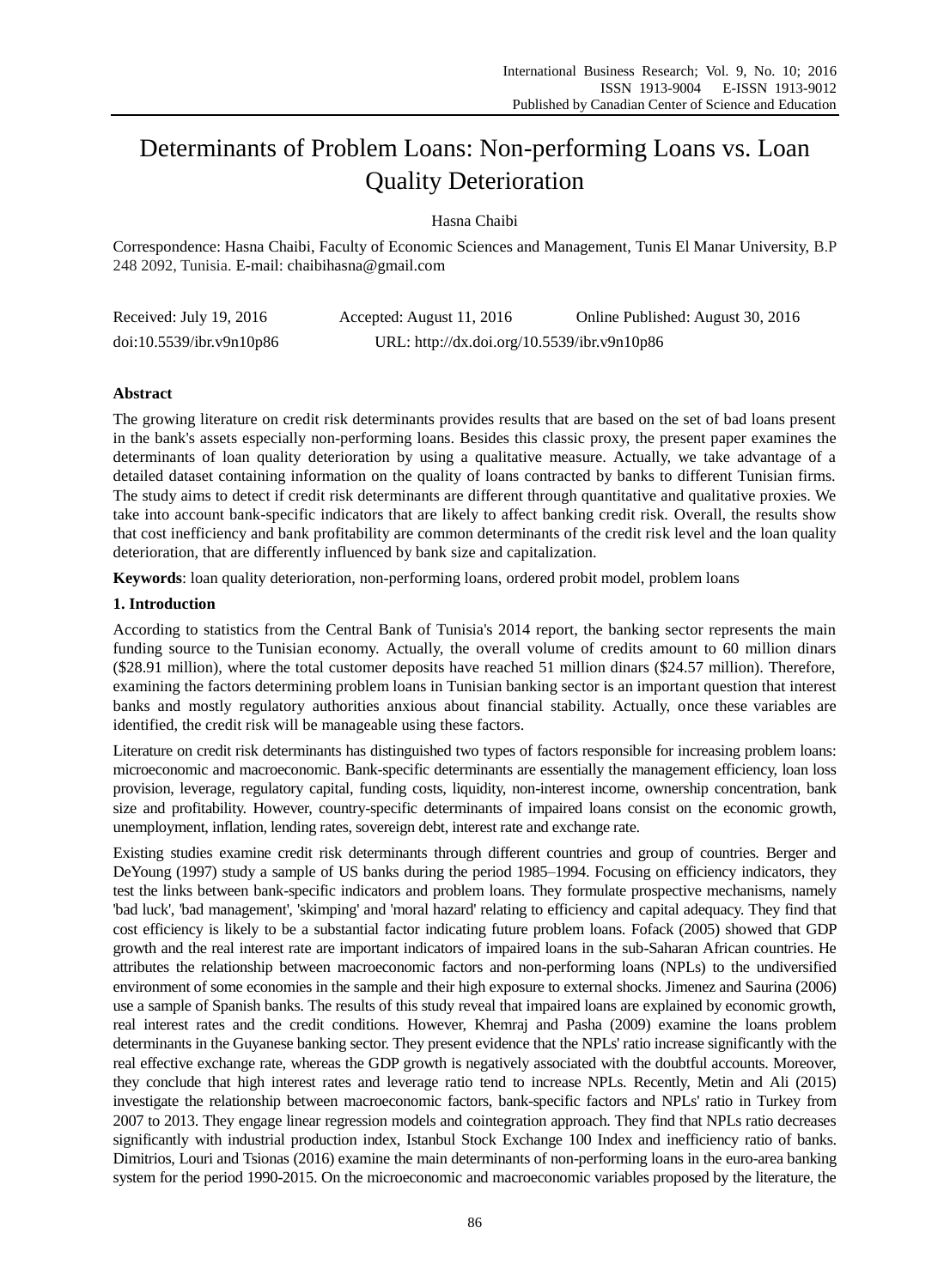role of income tax and output gap are for the first time investigated and found to be significant.

Another group of studies on credit risk determinants use the method of dynamic panel data. Louzis, Vouldis and Metaxas (2012) employ this approach to examine the determinants of NPLs for different category of loan for the period 2003 to 2009. They present evidence that impaired loans in the Greek banking sector are mostly explained by systematic indicators that are real GDP, growth rate, unemployment rate, real interest rates, and public debt. Moreover, they are explained by some bank-specific factors, especially performance and efficiency. Castro (2013) analyzes the link between the country-specific factors and the banking credit risk in the GIPSI countries over the period 1997–2011. Also employing dynamic panel data approach, he shows that the banking impaired loans increase when GDP growth and the share and housing price indices decrease and rises when the unemployment rate, interest rate, real exchange rate, and credit growth increase. He also observe an important increase in the impaired loans during the recent financial crisis period.

Credit risk determinants are also investigated in Tunisian banking sector. Actually, Zribi and Boujelbène (2011) provide an analysis for Tunisian banking sector and include ten commercial banks over the period 1995–2008. They conclude that the main microeconomic determinants that affect bank credit risk in Tunisia are the ownership structure, prudential regulation of capital and profitability. However, most significant macroeconomic indicators are the rapid growth of GDP, inflation, exchange rate, and interest rate. More recently, Abid, Ouertani and Zouari (2014) employ the dynamic panel data approach on 16 Tunisian banks over the period 2003–2012. They particularly investigate the determinants of households" non-performing loans. The results of this study indicate that households" NPLs in the Tunisian banking sector tend to be significantly affected by GDP growth, inflation, interest rates and management quality.

Nevertheless, the above studies use the classic non-performing loans as a measure for banking loan problem. Therefore, we aim to check whether the loan quality deterioration is determined by the same indicators that for the level of bad loans that exist in bank's assets. Non-performing loans represent our quantitative proxy assessing the level of firms impaired loans in the assets of banks. However, after exploring the information available on bank balance sheets, the impaired loans, we will try to draw some conclusions on credit risk determinants at quality level, by using micro data. Consequently, our research contributes to the existing literature on credit risk determinants by considering qualitative proxy of problem loans in addition to the classic quantitative measure, NPLs. Actually we use detailed dataset which contains information on the quality of loans given by Tunisian banks to several firms. Given that little attention has been paid to investigate the determinants of problem loans at the bank-level solely, and particularly in Tunisian banking sector, we focus on explaining the microeconomic determinants of credit risk.

Our results show that regardless of the credit risk proxy, the problem loans are significantly affected by cost inefficiency and bank profitability, while they are in no way influenced by banking diversification. Moreover, capitalization is a negative determinant of NPLs, whereas bank size is positively correlated with the quality deterioration of loans.

The paper is divided into five sections. In the next section, we formulate the hypotheses linking the bank-specific variables to the credit risk. Section 3 describes the data and the empirical specification of the study. The findings are reported in section 4 and conclusions are presented in section 5.

## **2. The Determining Factors of Credit Risk**

l

Several studies in the banking literature examine the relationship between country-specific determinants and the problem loans (Nkusu, 2011; Castro, 2013). Nevertheless, a small number of papers focus solely on bank-specific determinants (Berger & DeYoung, 1997; Podpiera & Weill, 2008). Consequently, we choose to identify the bank-specific determinants of credit risk in the Tunisian banking sector.

#### *2.1 Inefficiency: 'Bad management' and 'Skimping' Hypotheses*

Credit risk can be related to efficiency through different sides that have been superbly examined by Berger and DeYoung (1997). They formulate two hypotheses that differ in the direction of the causality. First, the authors base the negative relationship between cost efficiency and risk in banks with loan problems on the "Bad management hypothesis' that argue that inefficient banks, assessed by low level of cost efficiency, as well as

devoting insufficient resources to assess borrower quality, result in the increasing in future NPLs.<sup>1</sup> Otherwise,

<sup>&</sup>lt;sup>1</sup>We must also mention an alternative hypothesis which predicts a negative sign between cost efficiency and NPLs. Actually, Berger and DeYoung (1997) develop an exogenous reason of this negative relationship that call `bad luck hypothesis". NPLs may take place because of unfavourable economic circumstances beyond the banks" control. Consequently, banks must devote more resources to resolve the problem loans.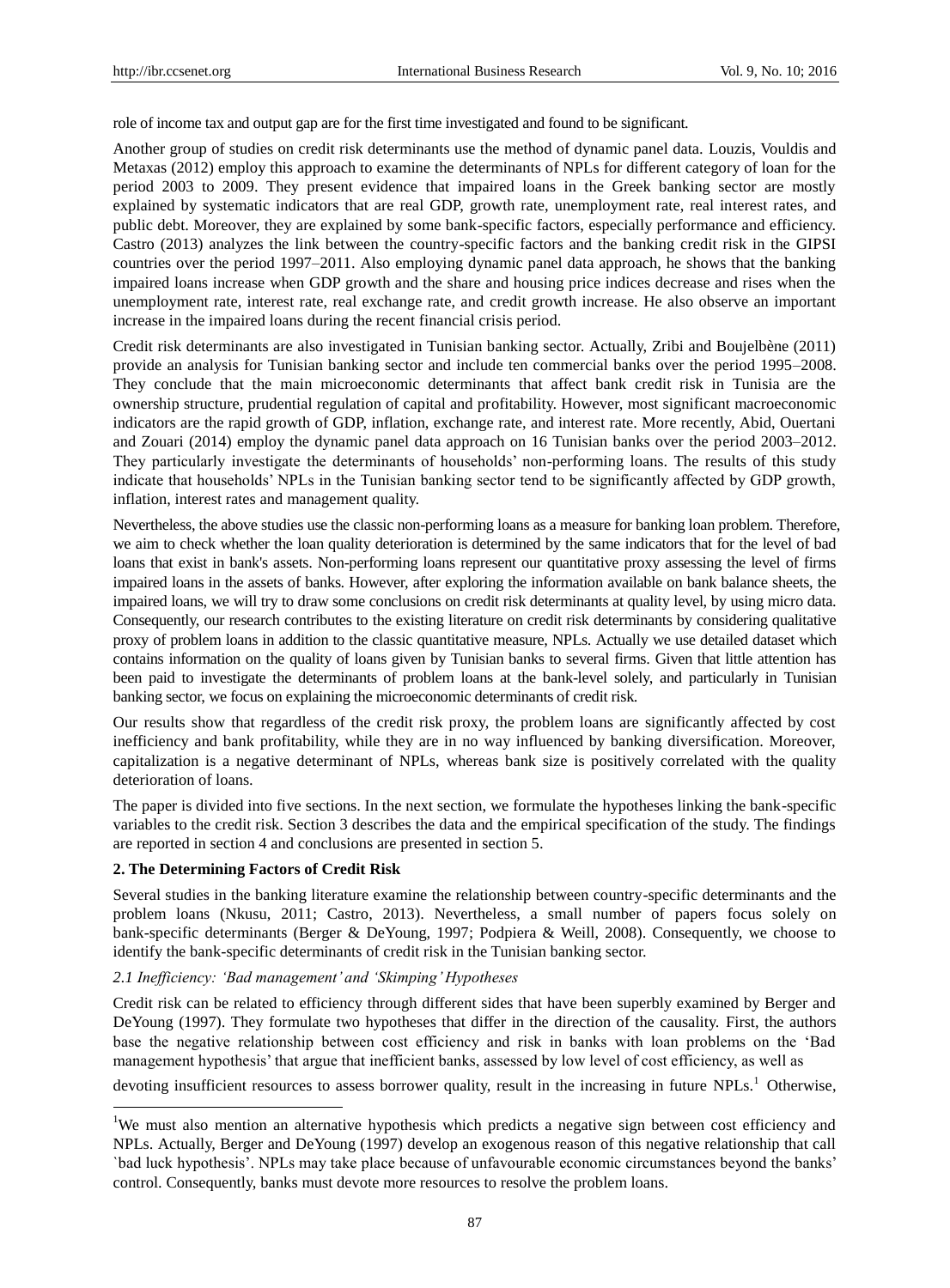Berger and DeYoung (1997) formulate the 'skimping hypothesis' if there could be a positive relationship between cost efficiency and risk in failed banks. They argue that when banks decide not to devote effort to screening borrowers, they would appear to be efficient in the short run but with a high number of NPLs in the long-run. Consequently, we can formulate the following hypotheses:

*'Bad management' hypothesis*: cost efficiency is negatively associated with increases in future NPLs.

*'Skimping' hypothesis*: high measured efficiency causes increasing number of NPLs.

We now focus on the findings of the previous studies on this topic. In the seminal paper of Berger and DeYoung (1997), the authors use Granger-causality techniques to test the cost efficiency hypothesis on a large sample of US commercial banks for the period 1985–1994. The authors find that there is a negative relationship between cost efficiency and NPLs<sup>2</sup>, supporting the 'bad management' hypothesis. Podpiera and Weill (2008) extend the Granger causality model developed by Berger and DeYoung (1997) by applying GMM dynamic panel estimators on a panel of Czech banks, and also find strong evidence in favour of the "bad management" hypothesis. Recently, Louzis et al. (2012) employ dynamic panel data methods to examine the determinants of NPLs in the Greek banking sector and also find support to the "bad management" hypothesis.

#### *2.2 Capitalization: 'Moral Hazard' Hypothesis*

The moral hazard hypothesis, also developed by Berger and DeYoung (1997), presumes that thinly capitalized banks respond to moral hazard incentives by increasing the riskiness of their loan portfolio, thereby incurring higher NPLs in the future. Actually, managers in low capitalised banks are more likely to assume larger risk because these banks risk lower potential loss in terms of capital, while these managers take advantage from this greater risk in the loan portfolio if profitability increases. Consequently, moral hazard should be positively related to NPLs. Against this back-drop, we formulate and test the following hypothesis:

*'Moral hazard' hypothesis*: low-capitalization of banks leads to an increase in NPLs.

In this direction, Berger and DeYoung (1997) find evidence supporting the moral hazard hypothesis. They test the banks" risk attitude only for a subsample of US commercial banks with solvency ratio (equity-to-asset ratios) below the sample median. They argue that banks with significant capital likely face less moral hazard incentives. Salas and Saurina (2002) examine macroeconomic and microeconomic variables as determinants to explain NPLs on Spanish commercial and saving banks for the period 1985-1997. They estimate a statistically significant and negative effect of the lagged solvency ratio on NPLs. They support that that banks with thinner capital tend to operate with higher levels of NPLs, which is in line with the "moral hazard" hypothesis. Nevertheless, this hypothesis does not find support in the Greek banking system in the study of Louzis et al. (2012). Actually, the solvency ratio does not have explanatory power for all NPL types (mortgages, business and consumers).

#### *2.3 Non-interest Income: 'Diversification' Hypothesis*

l

Hu, Yang and Yung-Ho (2004) relate Banks" diversification opportunities with loan quality. They argue that banks that can efficiently develop their sources of incomes from operations not associated to loans should be able to decrease successfully credit risk by dropping inducements to finance speculative projects. Actually, non-diversified banks have to accept some risky loans to generate revenue given that the return on loans presents its main source of income. Some studies use bank size as a proxy for diversification opportunities. They argue that having more resources and sufficient experiences and competencies to successfully assess the quality of potential loans, larger banks are less exposed to the adverse selection problems and then to credit risk. However, as bank size can be used to proxy other determinants, we choose to measure bank"s diversification opportunities by the non-interest income as a share of total income. Thus, we expect a negative effect of the proportion of non-interest income as a share of total income on NPLs.

#### *'Diversification' hypothesis: the non-interest income ratio is negatively related to NPLs.*

In this line of research, Louzis et al. (2012) reject the diversification hypothesis in the Greek banking sector. Actually, the sign of the noninterest income coefficient is negative for all three types of NPLs (consumer loans, business loans and mortgages), but is not statistically significant. They explain these results by the potential ""dark sides"" of diversification, as noted by Stiroh (2004). Specially, managers of diversified banks can

<sup>&</sup>lt;sup>2</sup>Following this seminal research, several studies find that failed banks are usually cost inefficient (Wheelock  $\&$ Wilson 1995), or that an increase in bad loans is usually preceded by an a raise in cost inefficiency (De Young  $\&$ Whalen, 1994).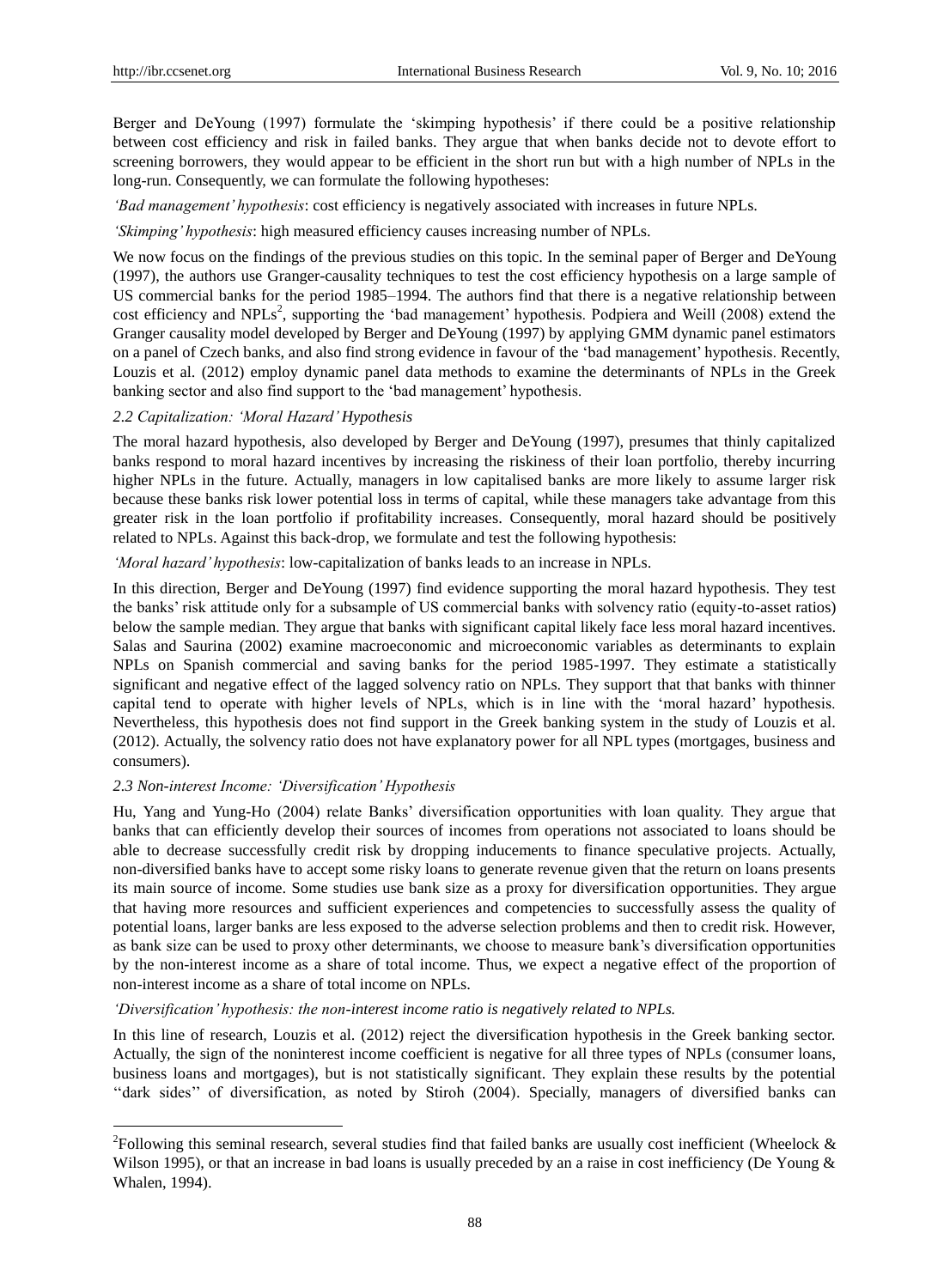undertake an activity where they are not sufficiently experienced and competitive, and therefore increase their risk taking. Moreover, their results do not change even when diversification is proxied by the noninterest income ratio. They explain that size may not totally capture diversification or that large banks may undertake more risky business compared to the activities of smaller banks. However, Salas and Saurina (2002) find a negative effect of bank size on NPLs and argue that bigger size allows for more diversification opportunities, and consequently to less loan problems. Hu et al. (2004) use a panel data set of Taiwanese commercial banks over the period of 1996-1999 and also found that bank size negatively affects the NPLs. Nonetheless, by using the alternative proxy of diversification (the entropy index), the authors reject the diversification hypothesis. Based on the data set, they argue that Taiwanese commercial's bank revenue mainly comes from loans. Consequently, income source diversification cannot lower successfully the credit risk.

#### *2.4 Size: 'Too Big to Fail' Hypothesis*

Having more resources to assess loans, large banks are more able to improve the quality of loans and consequently decrease the NPLs (Hu et al., 2004). According to this argument, a bank's size is expected to be related negatively to the rate of NPLs. Nevertheless, the "Too big to fail" (TBTF) hypothesis has been commonly exploited as one of the argument linking bank size's feature with NPLs (Louzis et al., 2012). Stern and Feldman (2004) argue that large-sized banks are more likely to take risk by granting loans even to lower quality borrowers. Actually, it is known that government protects large financial institutions and their creditors from failure. Consequently, larger banks are likely to increase their leverage, and therefore extend loans to lower quality borrowers. Thus, the following hypothesis may be formulated:

#### *'Too Big To Fail' hypothesis: the banks' size is positively related to problem loans.*

Hu et al. (2004) conclude that bank size is related negatively to the rate of NPLs, which supports their argument that large banks have more resources for assessing the quality of loans. Empirical studies do not provide a clear link for a differential performance and risk attitude of TBTF banks. For instance, Boyd and Gertler (1994) dispute that in the 1980s the tendency of US large banks towards riskier portfolios was supported by the US government"s TBTF policy. Empirical results of Louzis et al. (2012) are in favour of the TBTF effect on risk-taking. However, Ennis and Malek (2005) test the US banks" performance across size groups over the period 1983–2003 and do not support the evidence for the TBTF hypothesis.

#### *2.5 Profitability: 'Bad Management' and 'Procyclical Credit Policy' Hypotheses*

The link between past bank"s performance, measured by profitability (ROE), and credit risk can be explained by two opposite directions. First, the negative relation between past earnings and future problem loans is justified by bad management hypothesis given that a poorer performance reflects a signal of poor managerial performance. Thus, we test the following hypothesis:

## *'Bad management II' hypothesis: past performance is negatively associated with increases in NPLs.*

Second, the positive sign of the relation between past earning and future problem loans may also be explained by the justification presented by Rajan (1994). Actually, the reasoning is that bank management is likely to inflate current earnings by undertaking negative NPV, especially by resources of more liberal lending policy, at the expense of future problem loans. Thus, we test the following hypothesis:

#### *'Procyclical credit policy' hypothesis: past performance is positively related with NPLs.*

Louzis et al. (2012) test both directions of the influence of past bank's earnings on NPLs in the Greek banking system. Their results confirm the negative relation between performance and NPLs, thus supporting the *'Bad management* proposition. This finding is also consistent with the majority of previous studies (Berger & DeYoung, 1997; Barth, Dopico, Nolle & Wilcox, 2002) which show, in different contexts, that the low quality of assets is the major source of credit risk problems.

#### **3. Data and Empirical Specification**

This section presents how this paper is designed in terms of sample, data collection, and analysis. We mainly try to answer to the following questions: What are the factors which influence credit risk in Tunisian banks? To which extent the credit risk determinants are affected by the measures of the problem loans?

The purpose of this paper is to explore the factors determining the credit risk in Tunisian banking sector through two measures of problem loans. The data for bank variables are collected from the Tunis Stock Exchange and the information about companies composing banks' loan portfolios are extracted from the Central Bank of Tunisia. Our sample consists of a panel of 10 commercial banks that are listed on the Stock Exchange of Tunis over the period 2001 to 2010. We stop at 2010 mainly because the Central Bank of Tunisia has changed loans'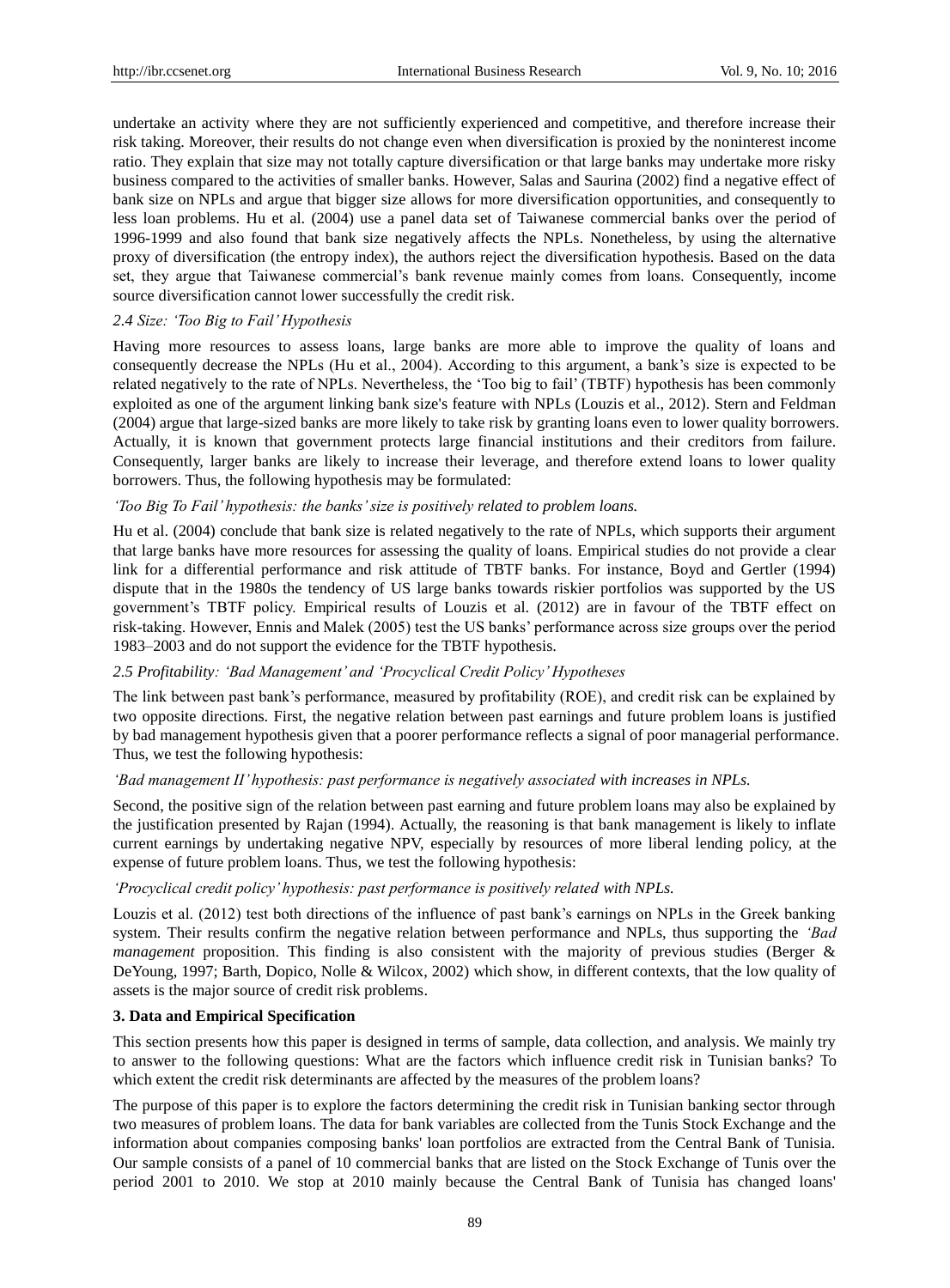classification methodology in 2011 due to the exceptional measures adopted following the revolution. Indeed , banks are required to reschedule loans of firms whose financial situation has been affected by the revolution of January 2011. After 2012, number of observations is relatively very low.

We explain the modeling of the variables that relates credit risk to a number of assumed bank-specific variables widely used in the empirical literature (Metin & Ali, 2015; Louzis et al., 2012; Ahmad & Ariff, 2007; Berger & DeYoung, 1997). The model to test is:

$$
CRSK_{it} = \beta_0 + \beta_1 INEF_{it} + \beta_2 CAP_{it} + \beta_3 NII_{it} + \beta_4 SIZE_{it} + \beta_5 ROE_{it} + \varepsilon_{it}
$$
(1)

Where:

1. The subscripts *i* and *t* denote the cross sectional and time dimension of the panel sample, respectively.

2. CRSK is the dependent variable in the model, which aims at approximating credit risk.

At a first step, CRSK is represented by a quantitative proxy, Non-Performing Loans (NPLs):

At a second step, CRSK is valued by a qualitative proxy: the classified defaulted loans. The Central Bank of Tunisia requires banks to classify their assets. This classification is based on the risk of loss for banks obviously caused by problem loans. The table below defines each of the six classes established by the Central Bank of Tunisia.

Table 1. Asset classification Tunisian banks

| Class          | Description                                                                                                                                                       |
|----------------|-------------------------------------------------------------------------------------------------------------------------------------------------------------------|
| $\overline{0}$ | Firm with risk-free loans.                                                                                                                                        |
|                | The firm repays its credit in time. Nevertheless, its financial situation seems to become difficult.                                                              |
|                | The firm is facing deteriorating financial situation, and the credit repayment become uncertain<br>with reimbursement <sup>3</sup> delay between 90 and 180 days. |
|                | The financial situation is more hard than for firm in class 2 with a reimbursement delay between<br>180 and 360 days.                                             |
|                | Firm with a very difficult financial situation conducting to a reimbursement delay of more than<br>360 days.                                                      |
|                | The firm present a reimbursement delay exceeding 360 days. Moreover, banks engage a legal<br>proceeding to recover the loan.                                      |

Therefore, credit risk is caused by defaulted loans, i.e. firms that are classified in classes ranging from 2 to 5.

INEF: Cost inefficiency = Operating expenses/Operating income

 $CAP: Ratio of capital = Equity capital/Total assets$ 

NII: Non-interest income = Non-interest income/Total income

SIZE: Bank Size = Natural log of total assets

ROE: Profitability = Net income/Total equity

ε is the error term.

 $\beta_i$ : The coefficient of variable i, respectively.

Our variables are mostly represented by ratios. Nevertheless, estimating financial ratios across firms and years certainly produces extreme values. For example, I use a book measure of firm's capitalization by dividing equity capital to the book value of assets. However, this ratio can be negative, so providing extreme values. In order to avoid the effect of extreme outliers, I winsorize the sample variables and ratios at the top and bottom one percentile of their respective distributions.

In a first stage, we regress our model with a quantitative dependent variable. Consequently, CRSK variable is measured by NPLs. We estimate T statistics using White standard errors clustered by firm and by year, which account for heteroscedasticity and serial correlation (Petersen, 2009; Thompson, 2011).

In a second stage, we are interested in credit quality through the classification of non-performing loans according to the degree of degradation of repayment by the company. Therefore, we use the ordered probit approach to estimate our regression. Actually, we classify different levels of severity of problem loans by creating bad loan statuses ranging from 1 (bad loan) to 4 (very bad loan). Under the ordered probit model, our dependent variable is taking four values as following:

l

<sup>&</sup>lt;sup>3</sup>Principal and/or interest.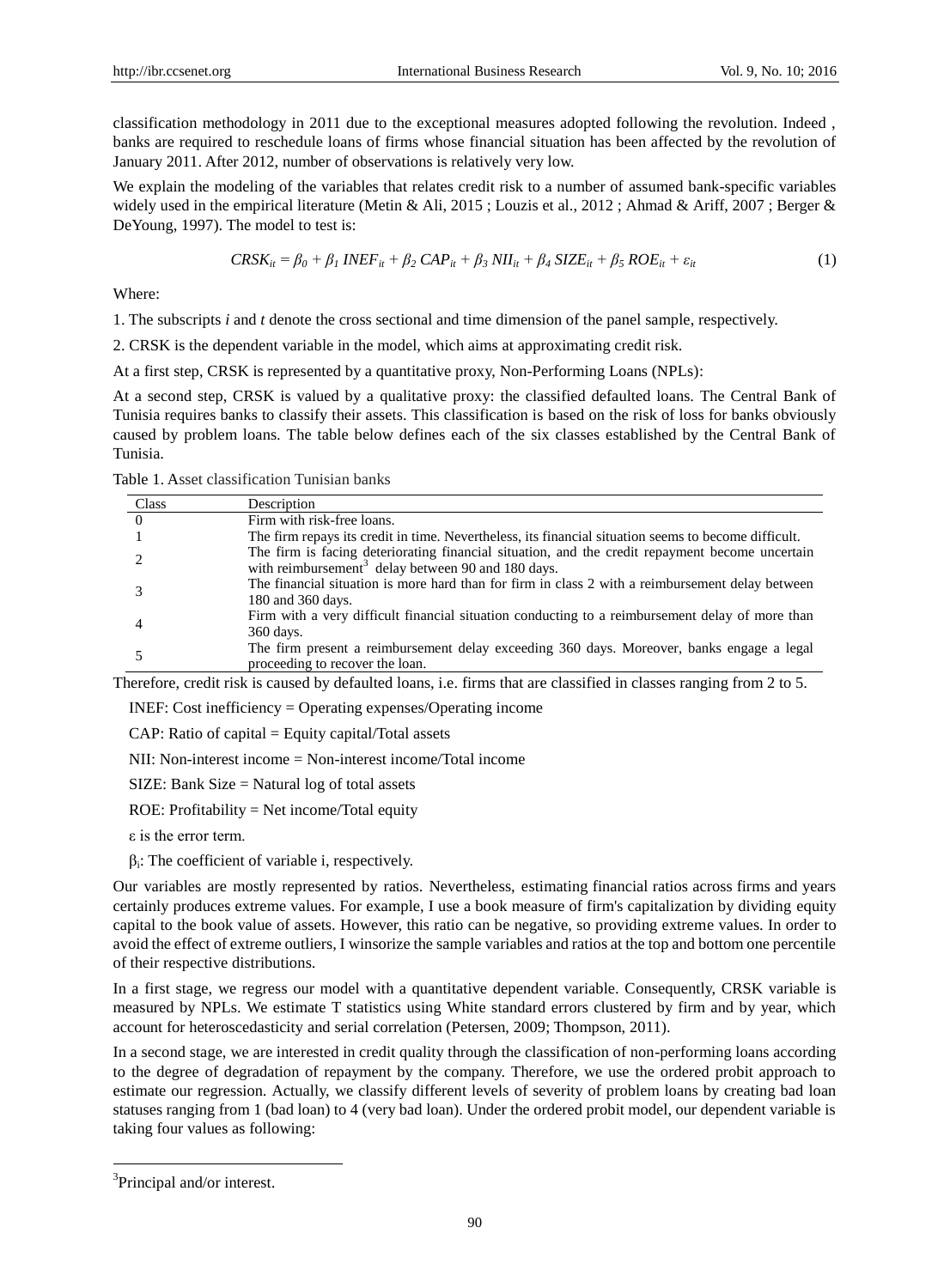- $CRSK = 1$ , when loan of firm *j* in year t belong to loan class 2;
- $CRSK = 2$ , when loan of firm *j* in year t belong to loan class 3;
- $CRSK = 3$ , when loan of firm *j* in year t belong to loan class 4;
- $CRSK = 4$ , when loan of firm *j* in year t belong to loan class 5.

#### **4. Regression Results**

Table 2 reports regression results for the determinants of credit risk in Tunisian banking sector. We report the estimation results for both measures: the credit risk form bank-level (model 1) and the credit risk for firm-level (model 2).

For both measures of credit risk, the coefficients estimates for LLP variable are not statistically significant, and indicate that the level of loan loss provisions present in assets of Tunisian banks don't predict default risk (proxied by NPLs) neither the deterioration in the quality of the counterparty (proxied by the ordered bad loans).

Regarding the cost inefficiency factor, the coefficient is positive and statistically significant in both models. This finding is consistent with the "bad management" hypothesis, and provides support to the findings of Berger and DeYoung (1997) and Louzis et al. (2012). Nevertheless, the result does not support the "skimping" hypothesis. This implies that increase in bank"s management inefficiency (or decrease in bank"s management efficiency) leads to higher level of non-performing loans' portfolios (model 1), and that unqualified managers are not able to choose good loans (model 2).

The ratio of banks" capital, CAP, has also an impact on the level of credit risk taken by Tunisian banks. Indeed, the coefficient of CAP, in model 1, is negative and statistically significant with risk at a level of 5%. This result reports that over-capitalized banks are less risk-taker compared with thinly-capitalized banks, supporting the "moral hazard" hypothesis of Berger and DeYoung (1997), indicating that thinly-capitalized banks deal with riskier loans, so that leads to higher NPLs. However, credit risk, as proxied by loan quality deterioration (model 2), is positively related to the ratio of capital. However, the coefficient is not statistically significant. Thus, the "moral hazard" hypothesis does not find support from the qualitative proxy. The bank's capitalization level explain the part of NPLs in Tunisian banks' assets but not the quality of borrowers.

Banks" diversification, measured by non-interest income, is negatively associated with NPLs, but positively related to loan quality. Nevertheless, the related coefficient is not statistically significant. Thus, the "diversification" hypothesis does not find support from the Tunisian banking system. This result is consistent with the finding of Louzis et al. (2012), but does not agree with the empirical evidence of Salas and Saurina (2002), which report a negative relation between diversification and NPLs.

Proxied by the natural logarithm of total assets, size is positively linked to the level of credit risk in Tunisian banking sector, but, the corresponding coefficient is not significant. This finding can be explained by the fact that the institution size is almost the same through Tunisian banks. Nevertheless, the coefficient estimate for SIZE variable is not statistically significant in model 2, and indicates that the bank size affects default risk caused by the deterioration of the loans quality present in Tunisian bank assets. This is consistent with Louzis et al. (2012), suggesting that large banks take excessive risks by increasing their leverage under the "too big to fail" presumption, and therefore have more NPLs.

Performance ratio, ROE, is found to be significant and negatively associated with NPLs and loan quality for Tunisian banks. This is consistent with the empirical results of Podpierra et Weil (2008) and Louzis et al. (2012), confirming the "bad management II hypothesis" and infirming the "Procyclical credit policy" hypothesis. This means that bank performance reflects the quality of management.

|                        | Model 1     |                           | Model 2        |             | Expected |
|------------------------|-------------|---------------------------|----------------|-------------|----------|
| Variables              |             | OLS (clustering approach) | Ordered probit |             | sign     |
|                        | Coefficient | t-statistic               | Coefficient    | t-statistic |          |
| <b>INEF</b>            | $0.055$ **  | (2.41)                    | $0.193***$     | (5.10)      | $+/-$    |
| CAP                    | $-0.151$ ** | $(-2.33)$                 | 0.024          | (0.81)      |          |
| NII                    | $-0.078$    | $(-0.63)$                 | $-0.003$       | $(-0.97)$   |          |
| <b>SIZE</b>            | 0.023       | (0.08)                    | $-0.112***$    | $(-9.01)$   |          |
| <b>ROE</b>             | $-0.108***$ | $(-2.18)$                 | $-0.026***$    | $(-4.38)$   | $+/-$    |
| Constant               | $-0.12***$  | $(-8.27)$                 | $-3.68***$     | $(-14.22)$  |          |
| Number of observations | 291         |                           | 21 448         |             |          |
| $Pseudo-R^2$           | 0.23        |                           | 0.17           |             |          |

|  | Table 2. Regression results |  |
|--|-----------------------------|--|
|--|-----------------------------|--|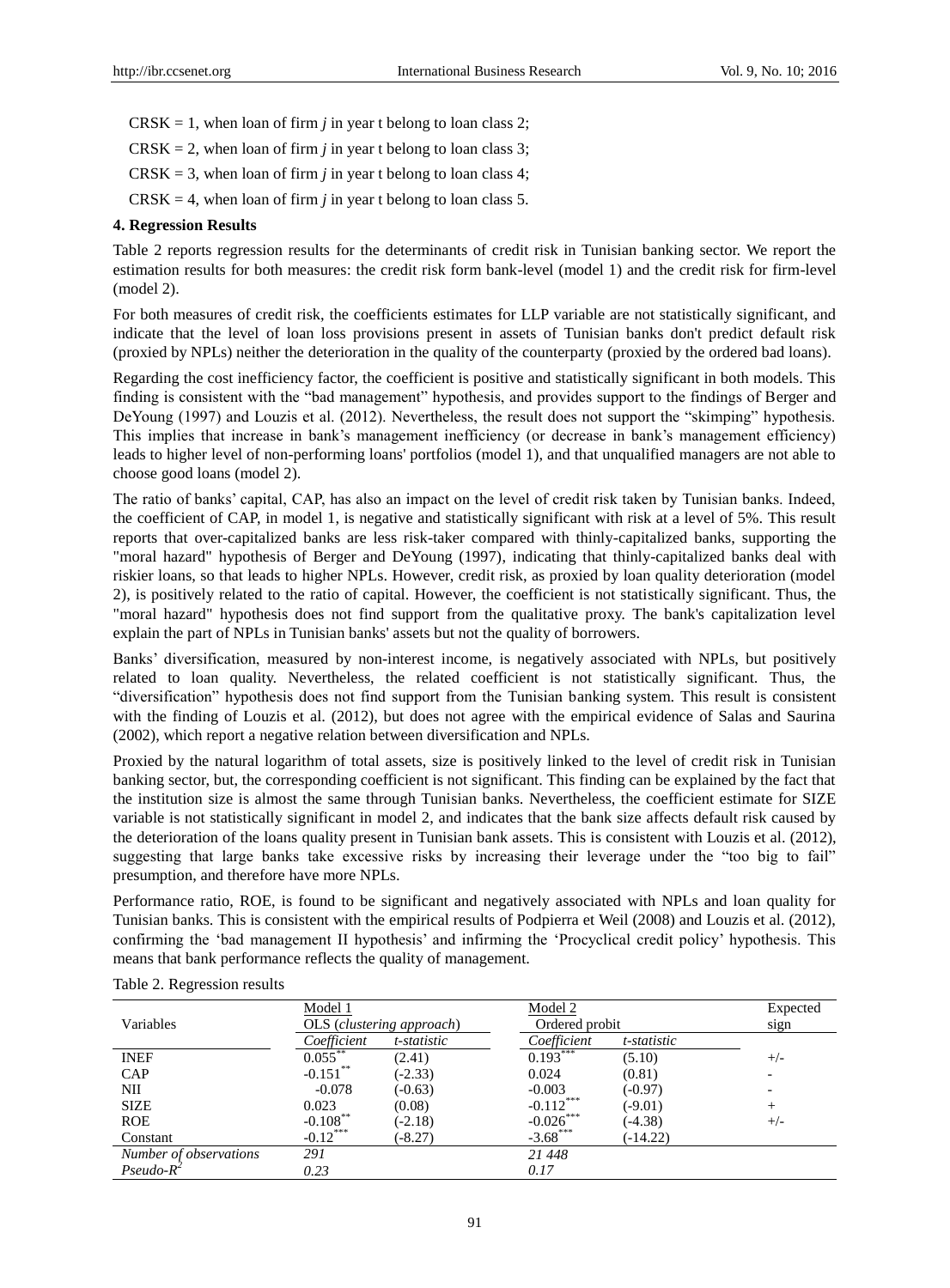The table reports the estimates of alternatives dependant variable measures of the following regression specification:

$$
CRSK_{it} = \beta_0 + \beta_1 INEF_{it} + \beta_2 CAP_{it} + \beta_3 NII_{it} + \beta_4 SIZE_{it} + \beta_5 ROE_{it} + \epsilon_{it}
$$

Where CRSK correspond to (1) the level of NPLs present in bank assets (model 1), and (2) the ordered bad loans (model 2), INEF is the cost inefficiency , CAP is the ratio of capital, NII is the non-interest income, SIZE is the bank size, and ROE is the bank profitability.

\*\*\* Denotes significance at 1%, \*\* Denotes significance at 5%.

### **5. Conclusion**

The assessment of overall asset quality in the Tunisian banking industry is an important element of prudential surveillance. Existing literature explores the set of NPLs present in banks' assets. Besides this traditional quantitative factor, this paper tries to investigate credit risk determinants through a qualitative proxy, especially the classification of defaulted loans.

Following our empirical study, cost inefficiency and bank profitability seem to be the significant determinants that affect credit risk measured by both qualitative and quantitative ways. Thereby, inefficiency and profitability factors clearly confirm both hypotheses management: 'Bad management I' hypothesis and 'Bad management II' hypothesis. This accordingly calls Tunisian banks to engage high skilled managers to mitigate risk and improve credit risk management. On the other hand, we find that a greater capitalization only increases the set of NPLs in Tunisian banks without influencing the loan's quality, which is contrariwise affected by banking size. Moreover, no evidence is found for the 'diversification' and 'Procyclical Credit Policy' hypothesis.

Our study encloses numerous policy implications. First, there is an evidence that bank"s management quality is the most important indicator for future bad loans as for potential deterioration of loans quality through time. Therefore, Tunisian regulators should require a minimum level of managerial performance so as to minimize potential increases in credit risk. Second, regulatory authorities should focus on thinly-capitalized banks with high level of NPLs to avoid potential financial crises. Third, financial analysts should also consider bank size when evaluating the loan quality of banks.

In conclusion, the factors to consider in analyzing the quality of loans that exist in the assets of Tunisian banks are different than those for assessing the overall level of credit risk. Indeed, apart from inefficiency and bank performance, as common indicators, bank capitalization is an important determinant of non-performing loans and bank size is a factor influencing the quality of bank loans.

## **References**

- Abid, L., Ouertani, M. N., & Zouari, G. S. (2014). Macroeconomic and Bank Specific Determinants of Household"s Non-Performing Loans in Tunisia: A Dynamic Panel Data. *Procedia Economics and Finance, 13,* 58-68. [http://dx.doi.org/10.1016/S2212-5671\(14\)00430-4](http://dx.doi.org/10.1016/S2212-5671(14)00430-4)
- Ahmad, N., & Ariff, M. (2007). Multi-Country Study of Bank Credit Risk Determinants. *International Journal of Banking and Finance, 5*(1), 135-152.
- Banker, R. D., & Morey, R. C. (1986). The Use of Categorical Variables in Data Envelopment Analysis. *Management Science, 32,* 1613-1627[. http://dx.doi.org/10.1287/mnsc.32.12.1613](http://dx.doi.org/10.1287/mnsc.32.12.1613)
- Barth, J. R., Dopico, L. G., Nolle, D. E., & Wilcox, J. A. (2002). Bank Safety and Soundness and the Structure of Bank Supervision: A Cross-Country Analysis. *International Review of Finance, 3*(3-4), 163-188. <http://dx.doi.org/10.1111/j.1369-412X.2002.00037.x>
- Berger, A., & DeYoung, R. (1997). Problem Loans and Cost Efficiency in Commercial Banks. *Journal of Banking and Finance, 21,* 849-870. [http://dx.doi.org/10.1016/S0378-4266\(97\)00003-4](http://dx.doi.org/10.1016/S0378-4266(97)00003-4)
- Boudriga, A., Taktak, N. B., & Jellouli, S. (2009). Banking Supervision and Non-Performing Loans: A Cross-Country Analysis. *Journal of Financial Economic Policy, 1*(4), 286-318. <http://dx.doi.org/10.1108/17576380911050043>
- Boyd, J., & Gertler, M. (1994). The Role of Large Banks in the Recent US Banking Crisis. *Federal Reserve Bank of Minneapolis Quarterly Review, 18,* 1-21.
- Castro, V. (2013). Macroeconomic Determinants of the Credit Risk in the Banking System: The Case of the GIPSI. *Economic Modeling, 31,* 672-683.<http://dx.doi.org/10.1016/j.econmod.2013.01.027>
- DeYoung, R., & Whalen, G. (1994). Is a Consolidated Banking Industry a More Efficient Banking Industry?